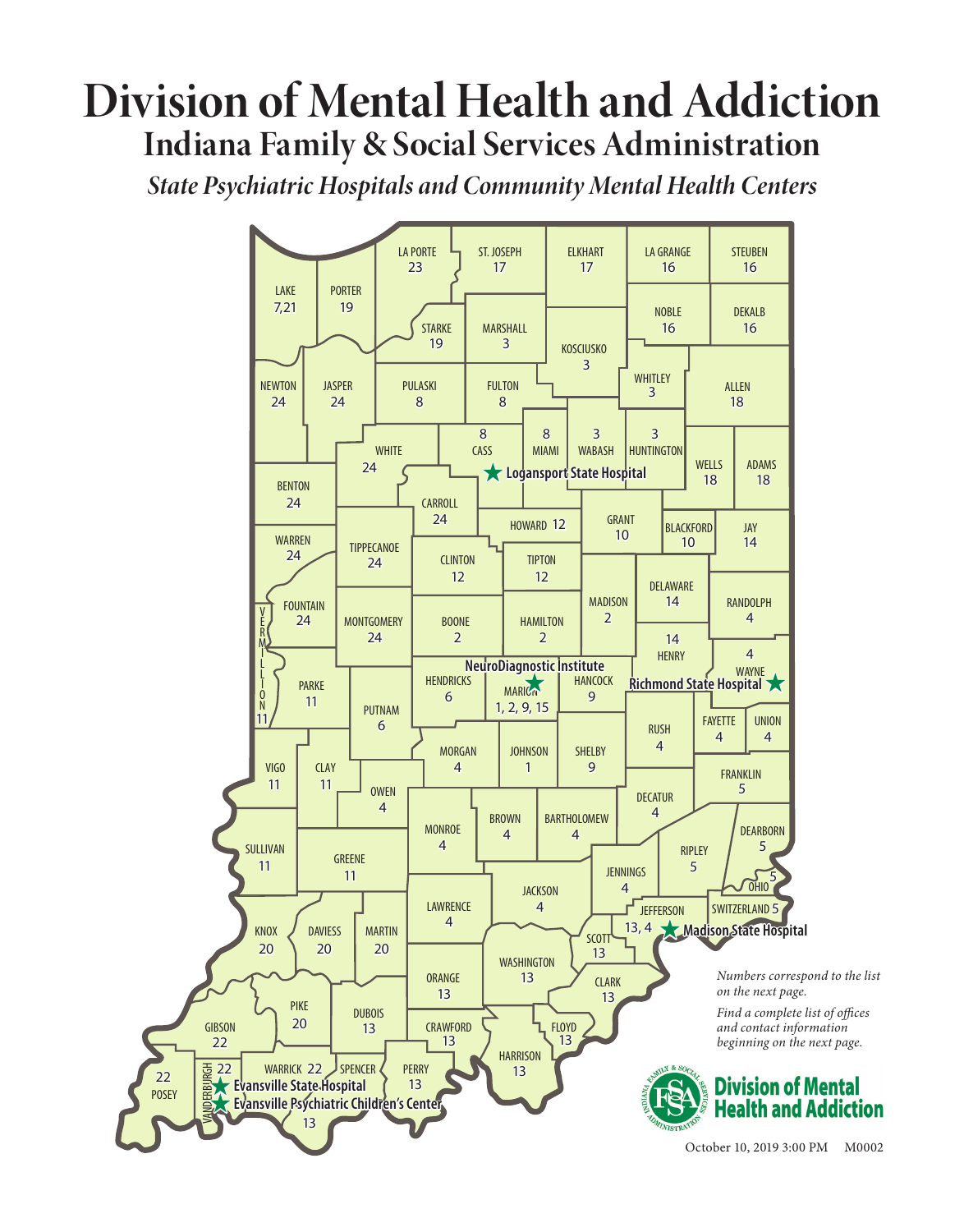# **Division of Mental Health and Addiction Indiana Family & Social Services Administration**

*State Psychiatric Hospitals and Community Mental Health Centers*

#### **State Psychiatric Hospitals**

**Evansville Psychiatric Children's Center** 3300 E. Morgan Ave. Evansville, IN 47715 812-477-6436

**Evansville State Hospital** 3400 Lincoln Ave. Evansville, IN 47714 812-469-6800

**NeuroDiagnostic Institute and Advanced Treatment Center** 5435 16th St. Indianapolis, IN 46218 317-941-4000

**Logansport State Hospital** 1098 S. State Road 25 Logansport, IN 46947 574-722-4141

**Madison State Hospital** 711 Green Road Madison, IN 47250 812-265-2611

**Richmond State Hospital** 498 N.W. 18th St. Richmond, IN 47374 765-966-0511

#### **Community Mental Health Centers**

- **1. Adult & Child Mental Health Center, Inc.** 317-882-5122 (Office) 877-882-5122 (Crisis) http://adultandchild.org/
- **2. Aspire Indiana, Inc.** 877-574-1254 (Office) 800-560-4038 (Crisis) https://www.aspireindiana.org/
- **3. Otis R. Bowen Center for Human Services, Inc. Bowen Center** 574-267-7169 (Office) 800-342-5653 (Crisis) http://bowencenter.org/
- **4. Centerstone of Indiana, Inc.** 812-337-2350 (Office) 800-832-5442 (Crisis) https://centerstone.org/
- **5. Community Mental Health Center, Inc. (Lawrenceburg)** 877-849-1248 (Office) 812-537-1302 (Crisis) http://www.cmhcinc.org/
- **6. Cummins Behavioral Health Systems, Inc.** 888-714-1927 (Office) 888-714-1927 (Crisis) https://cumminsbhs.org/
- **7. Edgewater Systems for Balanced Living, Inc.** 219-885-4264 (Office) 219-240-8615 (Crisis) https://edgewaterhealth.org/
- **8. Four County Comprehensive Mental Health Center Four County Counseling Center** 574-722-5151 (Office) 800-552-3106 (Crisis) https://fourcounty.org